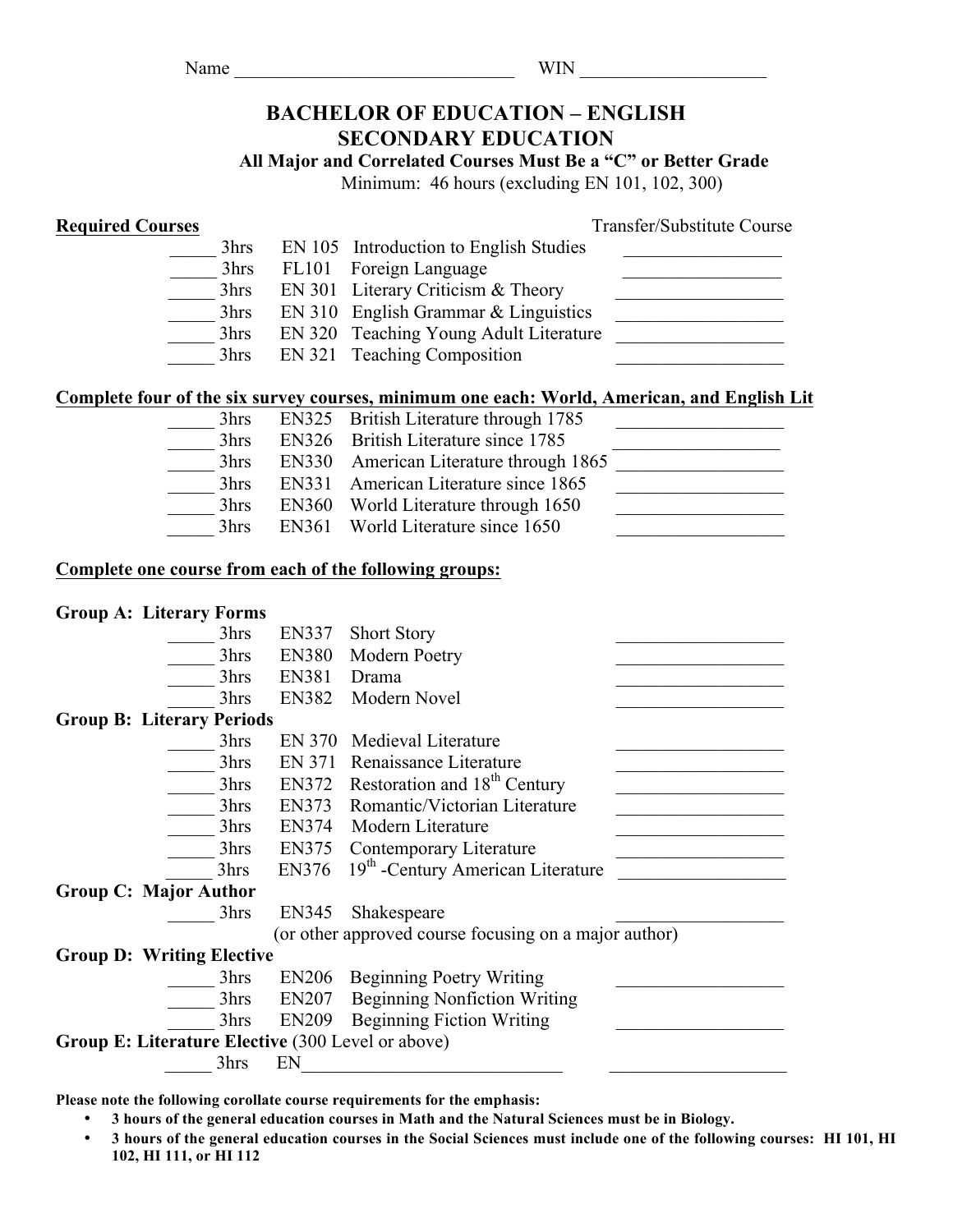#### **BACHELOR OF EDUCATION– ENGLISH** General Education Requirements **ENGLISH EDUCATION EMPHASIS**

#### **REQUIREMENTS COMMON TO ALL BACHELOR DEGREES**

Minimum 84 Earned, Graded Hours No More than 12 Hours by Correspondence 30 of last 45 Hours Must be Earned in Residence Minimum 2.0 GPA

Minimum 120 Earned Hours **Minimum 99 Hours in College of Arts & Sciences** Minimum 45 Earned, Upper Division Hours Minimum 60 Hours from a Four-Year Institution

#### **GENERAL EDUCATION REQUIREMENTS**

ONLY SPECIFIC COURSES WILL MEET THE REQUIREMENTS FOR GENERAL EDUCATION. SEE CATALOG.

*Courses in the student's major DO NOT fulfill general education requirements.*

EN 101---3 hrs $\frac{C^{\prime\prime}C^{\prime\prime}$  or better grade Transfer or substitute course EN 300 TE---3 hrs "C" or better grade Transfer or substitute course WU 101---3 hours "C" or better grade or "CR" Transfer or substitute course MA 112 or 116 or higher---3 hrs  $($ "C" or better grade Transfer or substitute course

#### **ARTS AND HUMANITIES: AR, CN, FL, FR, GE, HN201, HU, JP, MM, MU, PH, RG, SP, TH, WG**

Minimum 9 hours in at least 2 disciplines.  $\frac{3 \text{ hours AR/MU/TH} \text{ required}}{3 \text{ hours CM 150} \text{ required}}$ No more than 6 hrs in one discipline may count. Must be "D" or better or "CR". Cannot use EN100, 101, 102, 200, 300.

| Dept. Course# Hours Grade |  |  | Dept. Course# Hours Grade Dept. Course# Hours Grade |  |  |
|---------------------------|--|--|-----------------------------------------------------|--|--|
|                           |  |  |                                                     |  |  |
|                           |  |  |                                                     |  |  |
|                           |  |  |                                                     |  |  |

#### **MATHEMATICS & NATURAL SCIENCES: AS, BI, CH, GL, HN203, MA, NS, PS, CM**

Minimum 9 hours in at least 2 disciplines other than Math must be taken. No more than 6 hrs in one discipline may count.  $\qquad$  3 hours BIOLOGY required Must be "D" or better grade or "CR". Cannot use MA 103.

| Dept. Course# Hours Grade |  |  | Dept. Course# Hours Grade | Dept. Course# Hours Grade |  |
|---------------------------|--|--|---------------------------|---------------------------|--|
|                           |  |  |                           |                           |  |
|                           |  |  |                           |                           |  |
|                           |  |  |                           |                           |  |

#### **SOCIAL SCIENCES: AN, EC, GG, HI, HN202, PO, PY, SO, SS**

| Minimum 9 hours in at least 2 disciplines.                      |  |  |  | No more than 6 hrs in one discipline may count. |  |  |                                      |                           |  |  |
|-----------------------------------------------------------------|--|--|--|-------------------------------------------------|--|--|--------------------------------------|---------------------------|--|--|
| 3 hours chosen from HI 101, HI 102, HI 111, OR HI 112 required. |  |  |  |                                                 |  |  | Must be "D" or better grade or "CR". |                           |  |  |
| 3 hours AN 112 required.                                        |  |  |  |                                                 |  |  |                                      |                           |  |  |
| Dept. Course# Hours Grade                                       |  |  |  | Dept. Course# Hours Grade                       |  |  |                                      | Dept. Course# Hours Grade |  |  |
|                                                                 |  |  |  |                                                 |  |  |                                      |                           |  |  |
|                                                                 |  |  |  |                                                 |  |  |                                      |                           |  |  |
|                                                                 |  |  |  |                                                 |  |  |                                      |                           |  |  |